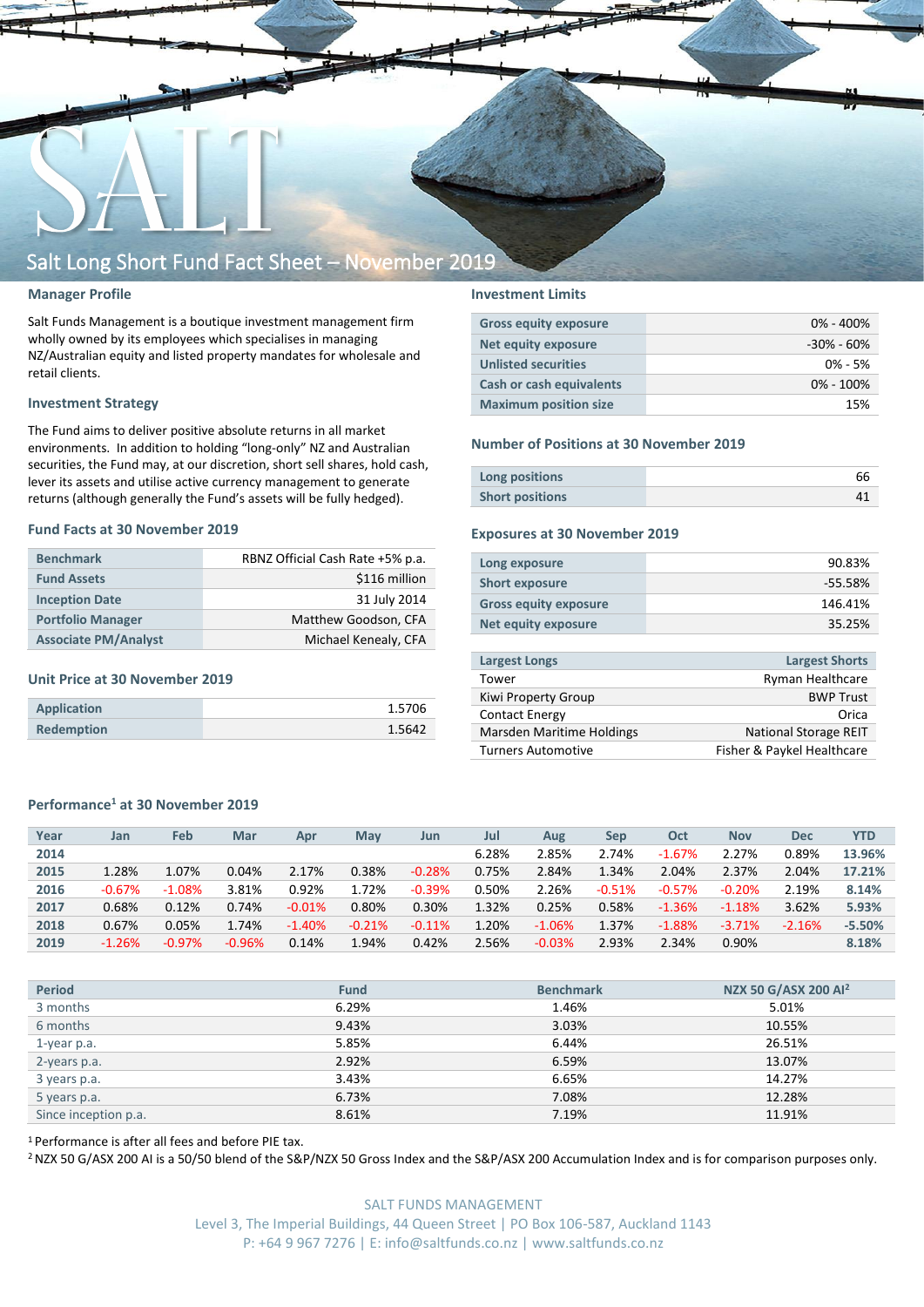# SALT

### Salt Long Short Fund Fact Sheet November 2019 Page 2 of 5

### **Country Allocation at 30 November 2019 (Gross Equity Exposure) November 2019 Individual Stock Contribution**





#### **Fund Commentary**

#### Dear Fellow Investor,

The Fund experienced a solid month in November, with a return of +0.90% after all fees and expenses. In contrast to previous months, where volatile markets saw us add value from both sides of the ledger, general strength in November saw a headwind from our shorts but this was more than offset by several of our eclectic longs doing very well. Since inception, the Fund has returned +56.4% after all fees and expenses.

In line with the last several months, the Fund's net length of +36% appears unusually bullish by our somewhat cautious standards over the last several years but the nature of our longs is even lower beta than normal. The Fund is continuing to provide strong downside protection. There were just six down-days for the NZ/Australia average index during the month, with an average return of -0.42% on those days. We were up on five out of the six days and had an average return across them of +0.18%. Note that post month-end, the Fund was up sharply on the major sell-off on 3 December.



Long-only equity markets continued to party in November, with Australia rising by +3.3% and NZ rampaging ever higher, with a quite staggering +4.9% advance. Within this, the S&P/NZX10 Gross Index rose by +7.9%, while the other 40 stocks lagged far behind with an advance of a mere +0.9%. As shown above, moderate earnings upgrades were not enough to prevent the NZ core PE rising from 32.1x to 32.7x. The median PE actually fell from 19.4x to 19.0x and the median stock has far better forecast earnings growth than the average. Bond yields were unchanged.

This would normally be a very difficult set-up for the Fund, with our bias of generally being short expensive, liquid large caps and long a variety of cheaper names across the market cap spectrum. However, thanks to a number of our longs defying the market cap bias, we managed to turn in a solid month's performance.

Our sense is that the key driver of the ongoing large cap bias is the continued flood into passive funds at the expense of their active cousins. As an example of the torrent of flows, the iShares MSCI Australia ETF saw US\$250m of net inflows in November, its strongest month since October 2009. According to Australia's ETF Securities, Australian ETF investments have lifted from \$40bn to \$57bn year-todate. It is quite noticeable that when we analyse "size" as a factor, it never really mattered in NZ until about 18 months ago but has since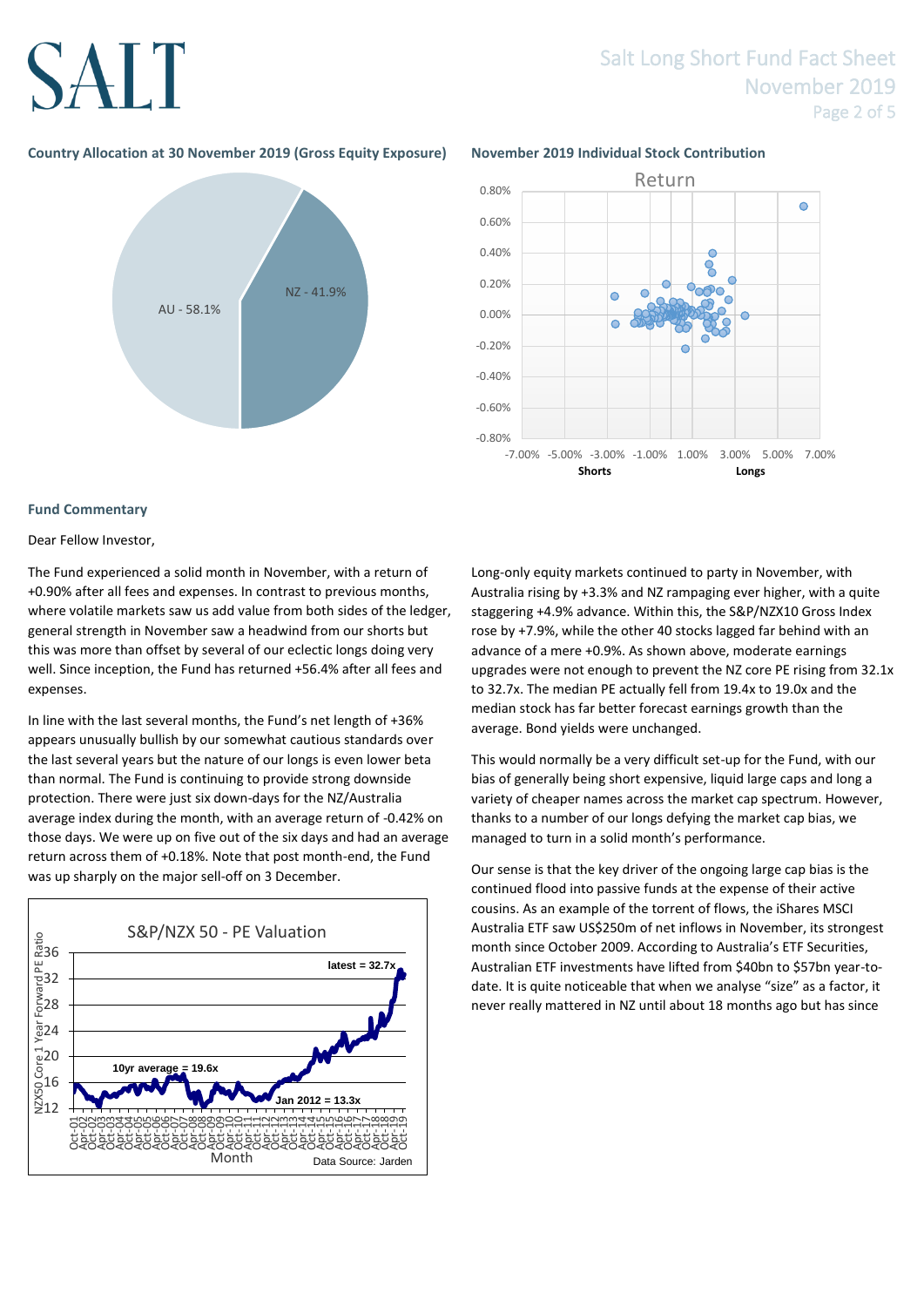# AI.

#### taken off to trump all other factors.



The chart above was sourced from J P Morgan research and published in the Financial Times. It refers to the US market and shows that less than 10% of the US market's trading volume now comes from fundamental investors. We suspect the numbers are a little different in NZ, with broad index derivatives being lower but ETF's being larger and likely having a very large price impact as they invest at the highest price possible in the closing match of our small, often illiquid market.

The trillion-dollar question is what happens when something changes? The great financial historian Charles Kindleberger found that most manias and subsequent crashes begin with a financial market displacement, where some form of financial innovation sees risk expand beyond prudent limits. This time around, could it be that passive funds are setting the scene for the next crash? Our specific fear is that when there is some form of left-field political or economic shock, the forced selling from passive funds could overwhelm the much-diminished appetite and capacity of fundamental investors such as ourselves to take the other side. This is particularly the case in the illiquid NZ context. Passive investors have enjoyed years of bidding up the largest stocks to the exclusion of all other factors. It is almost certain that they do not understand the risk they are taking.

Taking the impact of passive to an absurd extreme, a memorable example of index inclusion impact occurred in the HK-listed Chinese stock, Artgo Holdings during the month. As shown below, it rose over 37x from its share price at the start of the year but then gave it all up in a day when MSCI decided not to include it in its China benchmark. It makes the shenanigans surrounding Mercury, Contact Energy and

### Salt Long Short Fund Fact Sheet November 2019 Page 3 of 5





By their very nature, passive funds tend to purchase large cap momentum stocks. The larger a company is and the more it goes up, the more they have to buy. This has led to an interesting contrast between what has worked in Australia/NZ versus what has worked globally in the last few months.

According to Credit Suisse research, global factor performance since August has seen value +12%, small caps +3%, quality is +0%, low beta is -6% and momentum is -14%. Contrast this with Australia/NZ where we have seen a surge in momentum-driven names in the technology and healthcare spaces (we have been busily shorting) and notable continued underperformance by small cap (we have been carefully buying). Growth versus value comparisons are less meaningful given the structural changes affecting Australian banks and their dominance of value indices there.

With markets on fire, we have seen a fascinating array of signs signalling over-optimism in both a macro and individual stock sense. One of my favourites was in the Australian "darling" stock CSL, where an analyst at a major firm moved its WACC to just 5% and could still only contort a share price target 8% above the actual share price – it was just enough to retain a buy call. At a company level, there was a fascinating 111-page presentation from Coca Cola Amatil at their investor day. On p92, we learnt that Coca Cola sales were weak because a number of close cricket games had left, "patrons too engrossed to leave their seats." In a bull market, investors really do believe that the dog ate my homework.

At a macro level, the "Buffett Indicator" shown below signals extreme caution, with the current US market cap as a percentage of GDP pointing to 10-year ahead returns of -3%.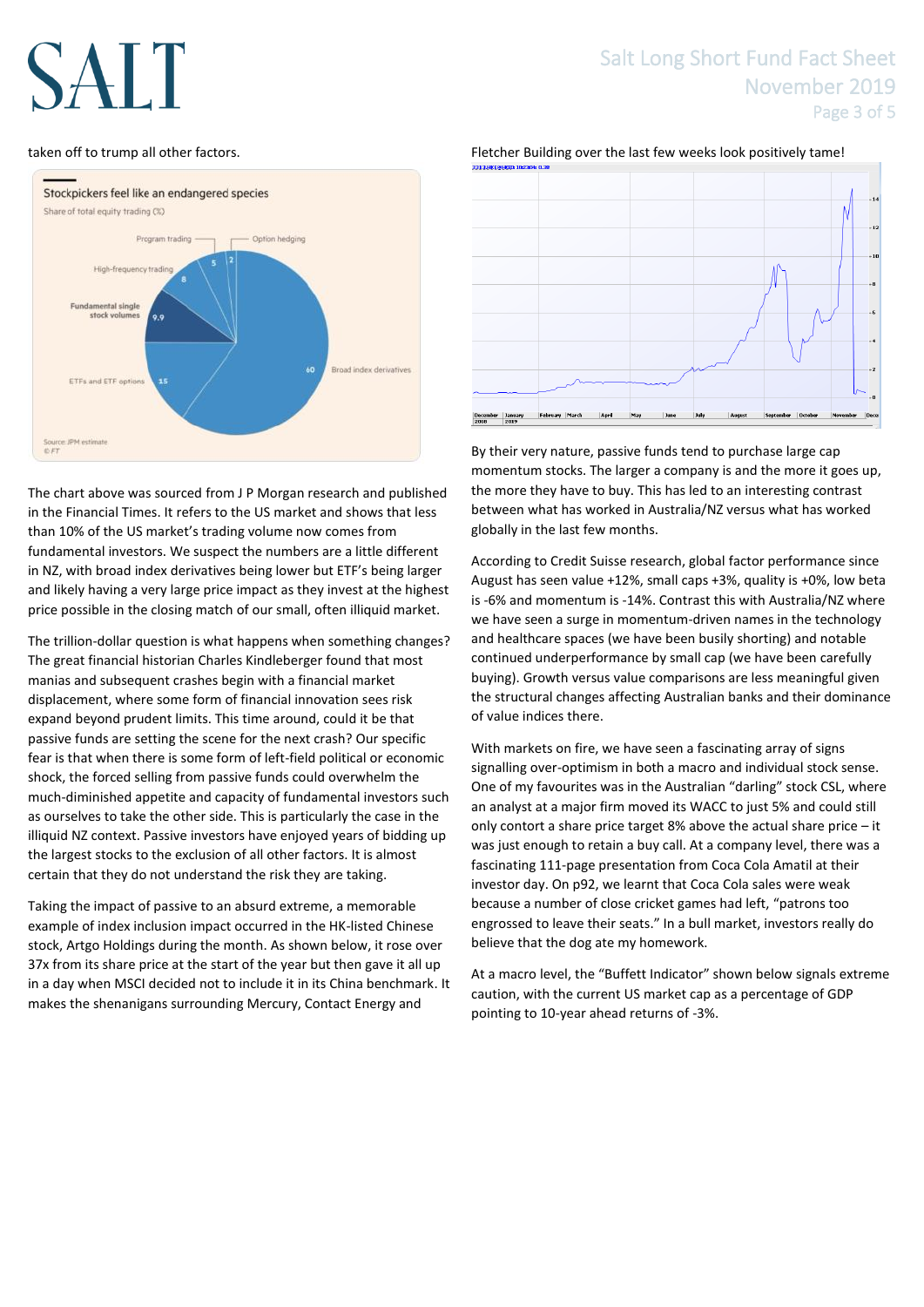# SALT

## Salt Long Short Fund Fact Sheet November 2019 Page 4 of 5



Another somewhat concerning big picture chart is shown below and highlights that the price/sales ratio for the S&P500 Index has returned to a level last seen in 1999. Yes, profit margins are higher this time around but it was "different this time" back in 1999 as well. Mean reversion is an interesting beast.



It is perhaps unsurprising these valuation extremes are being accompanied by very positive investor sentiment. The chart below illustrates the CNN Fear & Greed Index which sums seven separate market constituents for an overall read on sentiment. It hit a high of 89 in early November and has drifted back to a still mildly optimistic 62 as markets are being crushed as this piece is written. It tends to be a useful contrary indicator as one can see by the returns since December 2018 when it was well into extreme fear territory.

#### Fear & Greed Over Time



All this bullishness palaver has occurred against a backdrop where some central banks have clearly begun to feel a degree of discomfort surrounding the effects of negative rates and "QE forever". There has been a perceptible increase in the degree of discussion around the impact of ultra-low and negative rates on bank-funded lending channels and also on the "reversal rate" (beyond which easing has a perverse negative economic impact). This has manifested in Japanese 10-year yields rising from a low of -0.30% to -0.04%, German yields from -0.71% to -0.28%, French yields from -0.40% to +0.02% etc. Several months ago, we pointed out that the buyers of Austrian 100 year bonds had doubled their money – easy come, easy go.

These yield moves really matter as the Japanese and Europeans have been major bond buyers globally and the impact of convexity on bond prices is extreme at such low yields. Similarly, this transmits to a nonlinear impact on equity valuations. In NZ for example, our nonlinear regressions estimate a "fair" forward PE for the NZ market of 32.8x at a 1% yield but only 25.6x at a 2% yield and 21.4x at a 3% yield (all hold earnings growth expectations constant). Incidentally, at a 6% bond yield the fair value PE is 14.2x.

Returning to the performance of the Fund during the month, the return of +0.99% pre fees and tax had highly divergent contributions. As one might expect in a bull market, the longs added +2.72% while the shorts detracted -1.73%. Most importantly, our "winners to losers" ratio had another very strong month, with 62% of our holdings adding value.

Compared to previous months, an array of strong positives was offset by three painfully large negatives from shorts in Ryman Healthcare, Technology One and Fisher & Paykel Healthcare. These were all pure momentum rocket-ships which we happened to be short in a month which saw wickedly strong performance by technology and healthcare stocks. The former two did not even have particularly good results. We view them as egregiously over-priced and look forward to gravity reasserting itself as markets change.

Our Technology One (TNE, +24.7%) short was the most painful. We have long been wary of this enterprise software company for numerous reasons. Firstly, we have written at length in the past about the complexity of their accounting and how major changes in the move to a new AASB15 accounting standard wiped out the retained earnings from profits that had been reported in the previous several years. Secondly, they have banged the drum to an enormous degree about their (superficial) shift to a SaaS model. They still receive lumpy contract revenues but they have chosen to account for them on a daily SaaS-like basis. Language has created so much value! It strikes us that their enterprise customers are most unlikely to agree to a sharp lift in prices from a bog-standard software vendor and the payment terms should be largely irrelevant but SaaS is so hot right now. Thirdly, TNE is on a forward PE of 43.4x for reported earnings growth of circa 12% and this includes a result where they capitalised more costs than guided or they would have missed their number. Finally, management sold stock during the month. Our position will ebb and flow but we will stay short.

The second key negative was a large short in our old friend Ryman (RYM, +17.0%). Their H1 result was actually quite weak, with higher costs pressuring the care business, while development deliveries will be very much H2 weighted. Despite this, uncontracted stock rose from 69 units (1.0% of portfolio) to 111 units (1.6%) in the half. It will take a herculean sales effort in H2 to sell their significant delivery pipeline and there is some risk of rising debt levels getting up to potentially